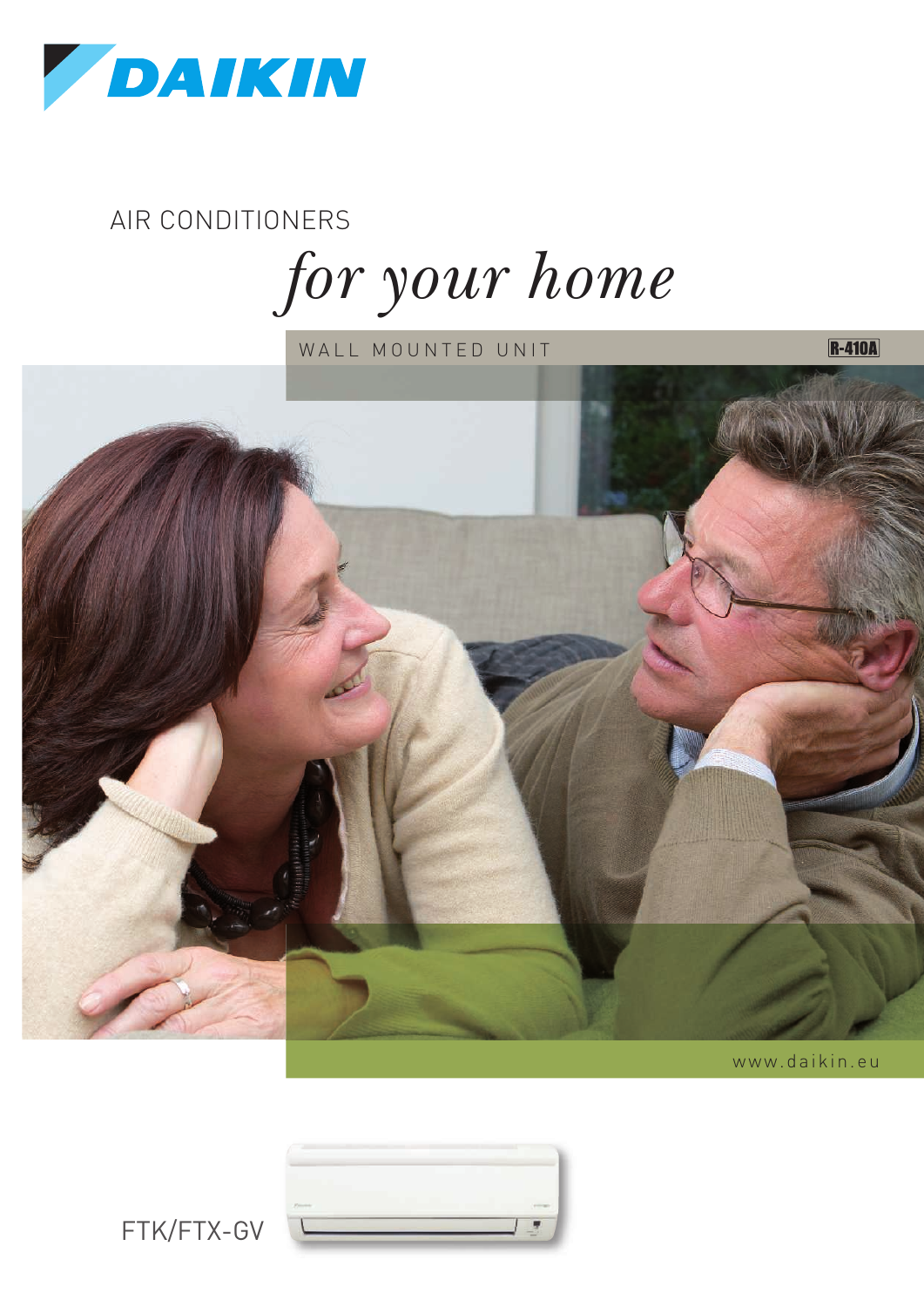## DESIGN AND TECHNOLOGY: DAIKIN'S UNMISTAKABLE SIGNATURE

WHATEVER THE SEASON, BEING ABLE TO DETERMINE AIR QUALITY AND TEMPERATURE IN YOUR LIVING ENVIRONMENT: NOW THAT REALLY IS ENJOYING LIFE! IN AN INDOOR CLIMATE WITH A PLEASANT TEMPERATURE AND AIR HUMIDITY LEVEL, YOU WILL FEEL FIT AND ACTIVE DURING THE DAY AND AT NIGHT YOU CAN ENJOY A COMFORTABLE REST. ON TOP OF THIS, IT QUICKLY BECOMES SNUGLY WARM IN SPRING AND AUTUMN BECAUSE DAIKIN HEAT PUMP AIR CONDITIONERS - WHICH BOTH HEAT AND COOL - START PRODUCING HEAT FROM THE MOMENT THEY ARE SWITCHED ON. THIS MEANS THAT YOUR CENTRAL HEATING SYSTEM CAN STAY OFF AND THAT YOU BENEFIT FROM LOWER FUEL COSTS.

## COMPACT BUT SOLID

#### **Vertical auto swing** ›

The vertical auto swing system automatically makes the outflow louvers move up and down, thereby ensuring the even distribution of air and a homogeneous temperature in the room.

#### **Fan speeds** ›

You can choose from 5 fan speeds: from high to the lowest speed, in five steps.

#### **Dry programme** ›

With the unique dry programme, you can reduce the humidity level in a room without temperature fluctuations.

#### **Powerful operation** ›

The 'powerful operation' activates the maximum air volume for 20 minutes, for example when you come home on a hot day and want to cool down the room quickly. After this, the air conditioner automatically returns to its original setting.

#### **Energy saving during operation standby** ›

Energy consumption in standby operation is automatically reduced by about 80%.

#### **Comfort mode** ›

With the comfort mode, cold or warm air is prevented from being blown directly onto the body.

#### **Night set mode** ›

When you press the timer button 'OFF', the air conditioner will automatically set the temperature - an increase of 0.5°C when cooling and a decrease of 2°C when heating to prevent the room from rapidly cooling or heating so that you sleep more comfortably.

#### **Silent function and night quiet mode** ›

With a sound level ranging from 22 dB(A), the indoor unit is exceptionally quiet. The outdoor unit's silent function allows you to reduce sound emissions by 3 dB(A). In night quiet mode, the sound level of the multi-split outdoor unit is automatically reduced by 3 dB(A).

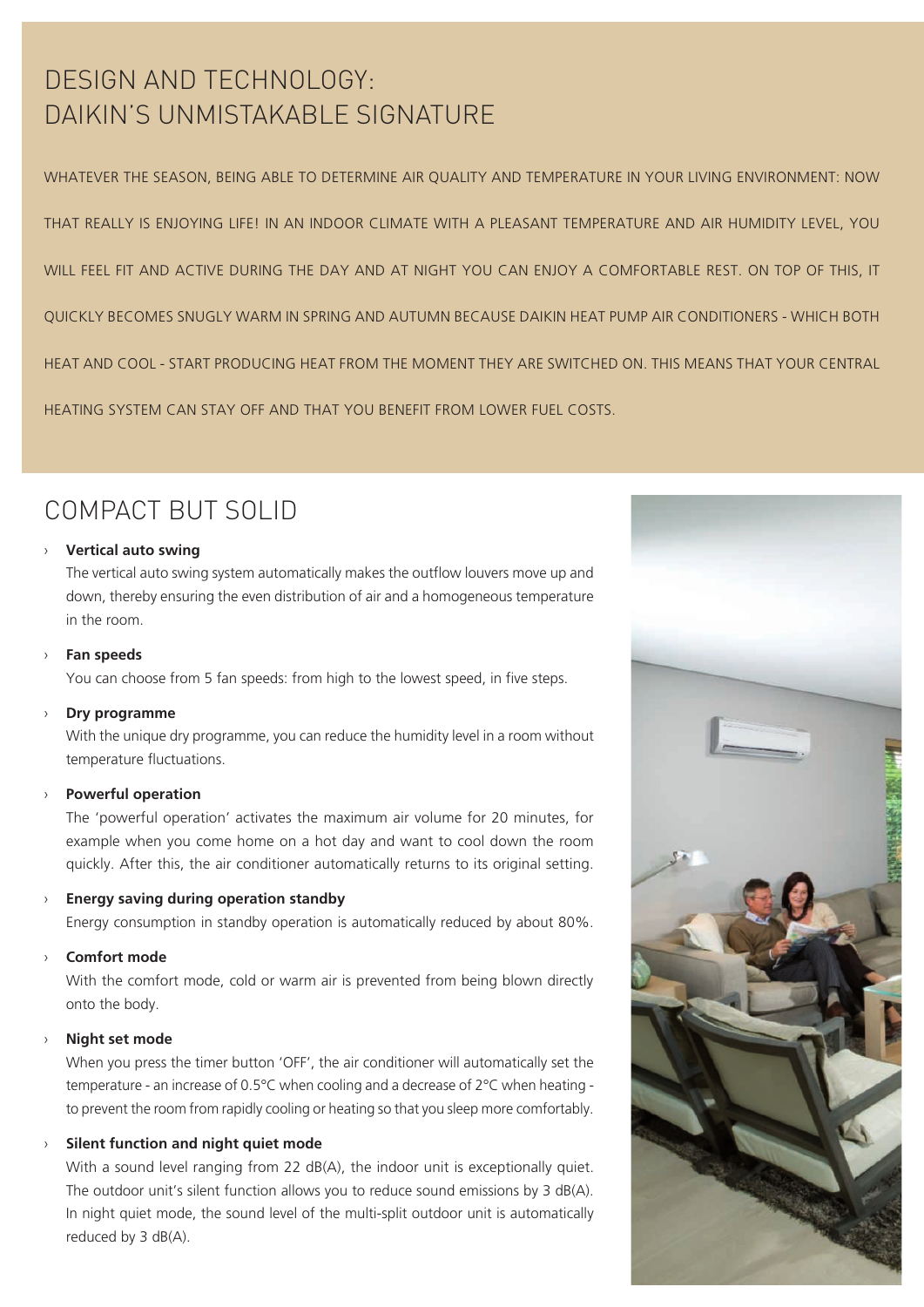

## A SOURCE OF PURE AIR

The wall mounted units guarantee air flow which is not only comfortable, but also pure. For example, the indoor unit is equipped with a **titanium apatite photo-catalytic air purification filter.** The filter traps microscopic dust particles in the air while the titanium apatite absorbs organic contaminants such as bacteria and viruses. What's more, the titanium oxide is activated by natural light, causing it to break down and eliminate unpleasant odours. ›



## FLEXIBLE INSTALLATION AND EASY CONTROL

- The outdoor unit can be installed on the roof, terrace or against an outside wall. ›
- Thanks to a special **anti-corrosion treatment** of the fan and heat exchanger, the outdoor › unit is resistant to acid rain and salt corrosion. A sheet of stainless steel underneath the unit provides additional protection.
- The indoor unit is easy to operate with the **infrared remote control,** which is supplied as standard and is provided with a specially developed holder. Should there be a malfunction in the air conditioner, you can read the code on the remote control and find the appropriate solution. ›

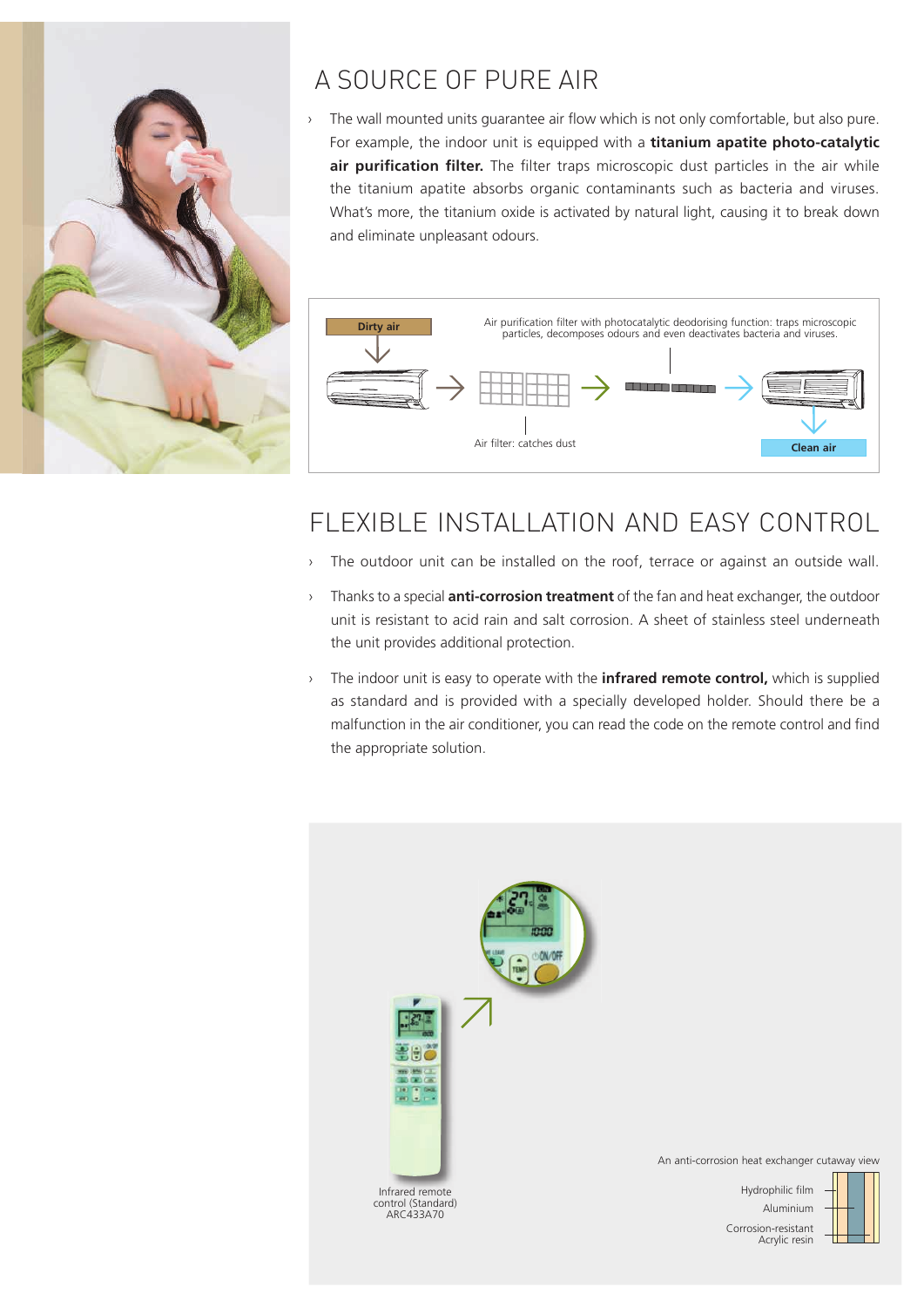## MINIMUM CONSUMPTION, MAXIMUM COMFORT



#### **Energy label**: class A

**A** 

By applying special techniques, Daikin wall mounted units achieve an energy performance coefficient of 3.0 to 5.0. In practice, this means that the system supplies as much as 3 to 5 kilowatts of cooling or heating capacity for every 1 kilowatt of electricity. All units in the range have an A label according to the European energy classification.

#### **Econo mode** ›

The Econo energy saving setting reduces power consumption and prevents overloading when other household appliances are in use.

The **inverter technology**, developed by Daikin is a true innovation in the area of climate control. The principle is simple: inverters adjust the power used to suit the actual requirement. No more, no less. This technology provides you with two concrete benefits: ›

#### **1. Comfort**

The inverter repays its investment many times over by improving comfort. An air conditioning system with an inverter continuously adjusts its cooling and heating output to suit the temperature in the room. The inverter shortens system start-up time enabling the required room temperature to be reached more quickly. As soon as that temperature is reached, the inverter ensures that it is constantly maintained.

#### **2. Energy efficient**

Because an inverter monitors and adjusts ambient temperature whenever needed, energy consumption drops by 30% compared to a traditional on/off system!



APPLICATION OPTIONS

#### **One room or multiple rooms** ›

Depending on the type of climate you want, you can choose between two models: **both cooling and heating (heat pump) or cooling only.** The indoor unit can be used for a pair application - one indoor unit connected to one outdoor unit - or a multi application - a maximum of nine indoor units in different rooms connected to one outdoor unit.



# DID YOU KNOW  $that...$

energy savings are increased significantly when you choose an air conditioner that can heat as well as cool? Indeed, with a heat pump, warmth from outdoors is transported indoors for free, even with negative outside temperatures.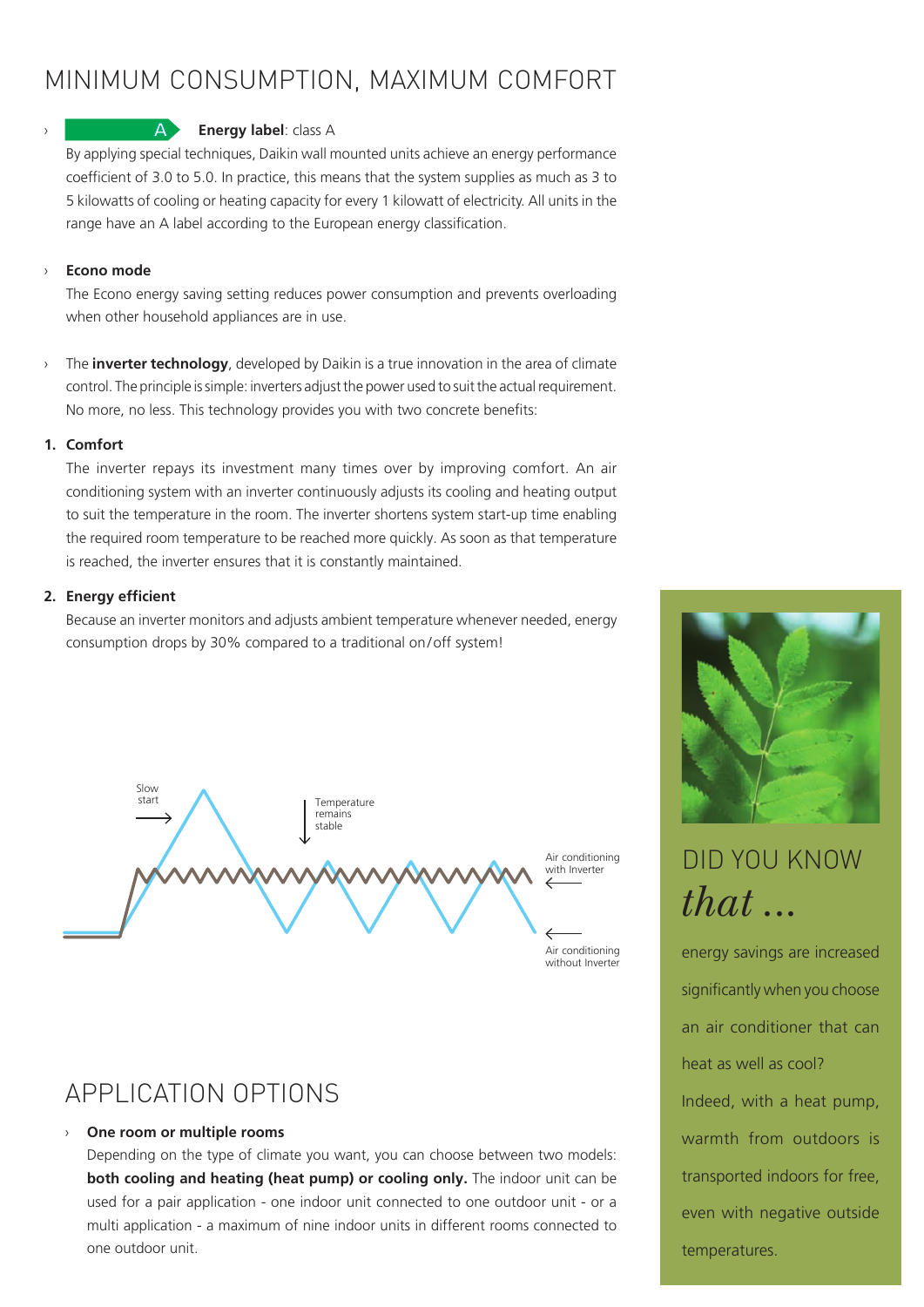

DID YOU KNOW  $that...$ 

properly insulating your home also has a negative side? The air in a room is refreshed less often, which is why it is important to have a regular intake of fresh air. An air conditioner cools, dehumidifies, circulates, ventilates and filters dust, and you can therefore clearly see an improvement in air quality. After all, everyone immediately feels much more comfortable when the indoor temperature is personally adjusted.

#### CAPACITY AND POWER INPUT

| COOLING ONLY - INVERTER CONTROLLED (air cooled) |                |                |               | FTK20GV              | FTK25GV              | FTK35GV              |
|-------------------------------------------------|----------------|----------------|---------------|----------------------|----------------------|----------------------|
|                                                 |                |                |               | RK20GV               | <b>RK25GV</b>        | RK35GV               |
| kW.<br>Cooling capacity<br>min~nom~max          |                |                |               | $1.3 - 2.0 - 2.6$    | $1.3 - 2.5 - 3.0$    | $1.3 - 3.2 - 3.8$    |
| kW<br>Nominal input<br>min~nom~max              |                |                |               | $0.31 - 0.55 - 0.72$ | $0.31 - 0.74 - 1.05$ | $0.29 - 0.95 - 1.30$ |
| EER                                             |                |                |               | 3.62                 | 3.38                 | 3.37                 |
| Energy label                                    |                |                |               | А                    | A                    | A                    |
| Annual energy consumption                       | cooling        |                | kWh           | 275                  | 370                  | 475                  |
| HEAT PUMP - INVERTER CONTROLLED (air cooled)    |                | FTX20GV        | FTX25GV       | FTX35GV              |                      |                      |
|                                                 |                | <b>RX20GV</b>  | <b>RX25GV</b> | RX35GV               |                      |                      |
| kW<br>Cooling capacity<br>min~nom~max           |                |                |               | $1.3 - 2.0 - 2.6$    | $1.3 - 2.5 - 3.0$    | $1.3 - 3.2 - 3.8$    |
| kW<br>Heating capacity<br>$min$ ~nom~max        |                |                |               | $1.3 - 2.5 - 3.5$    | $1.3 - 2.8 - 4.0$    | $1.3 - 3.4 - 4.8$    |
|                                                 | cooling        | min~nom~max    | kW            | $0.31 - 0.55 - 0.72$ | $0.31 - 0.74 - 1.05$ | $0.29 - 0.95 - 1.30$ |
| Nominal input                                   | heating        | $min$ ~nom~max | kW            | $0.25 - 0.64 - 0.95$ | $0.25 - 0.76 - 1.11$ | $0.29 - 0.91 - 1.29$ |
| EER                                             |                |                |               | 3.62                 | 3.38                 | 3.37                 |
| COP                                             |                |                |               | 3.90                 | 3.68                 | 3.74                 |
|                                                 | cooling        |                |               | А                    | A                    | А                    |
| Energy label                                    | heating        |                |               | A                    | А                    | А                    |
| Annual energy consumption                       | kWh<br>cooling |                |               | 275                  | 370                  | 475                  |

Note:

1) Energy label: scale from A (most efficient) to G (less efficient)

2)Annual energy consumption: based on average use of 500 running hours per year at full load (=nominal conditions)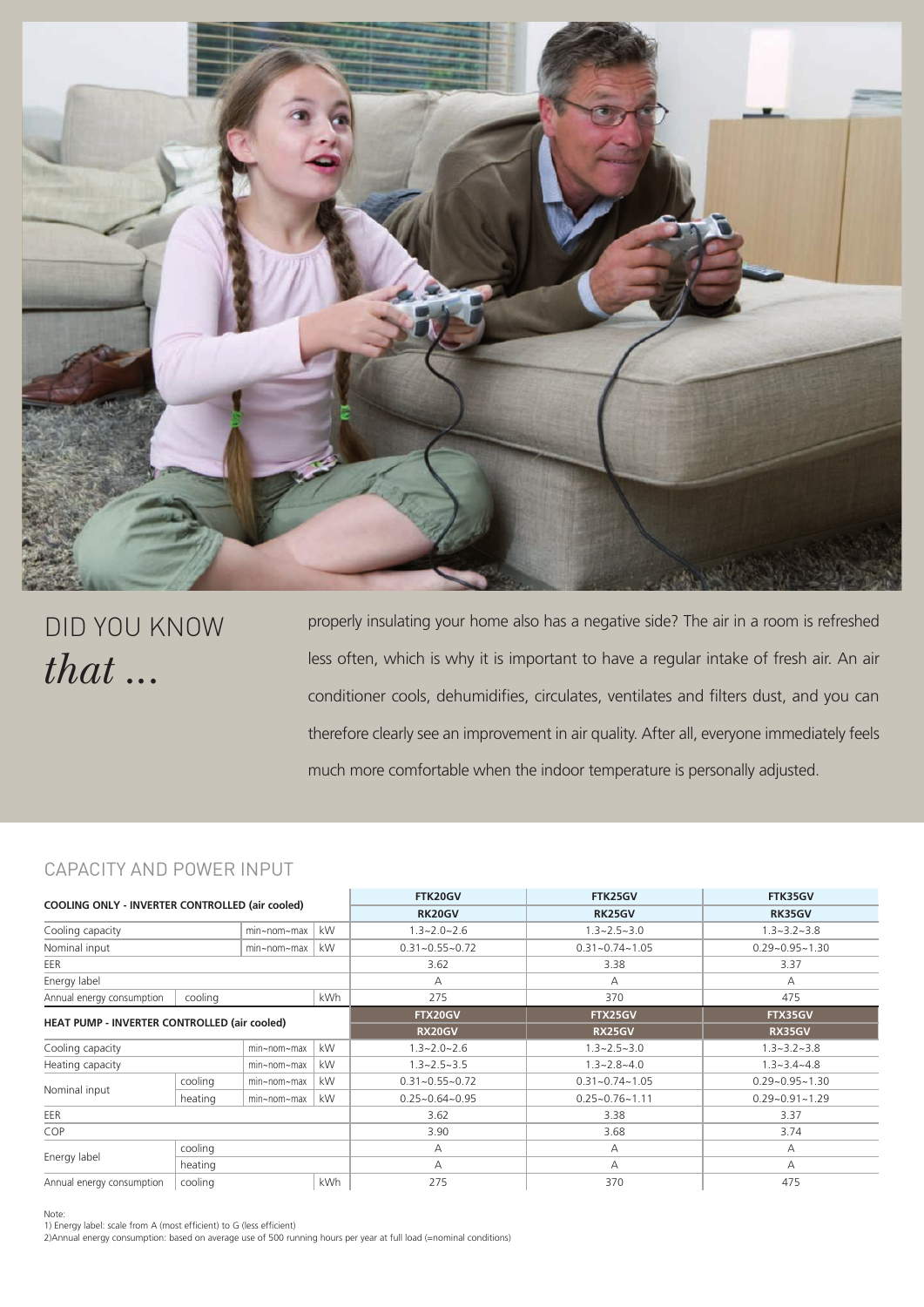## R-410A, THE REFRIGERANT WITH A HIGH OUTPUT

A refrigerant is used to transport heat from the inside to the outside and vice-versa. With the R-410A refrigerant, you can now have higher output and lower energy consumption thanks to a higher energetic content. By using R-410A, the dimensions of both the indoor and outdoor units can be reduced to the greatest extent possible.

**College** 

#### SPECIFICATIONS INDOOR UNITS

| Height | 283 mm |
|--------|--------|
| Width  | 770 mm |
| Depth  | 198 mm |
|        |        |

| <b>COOLING ONLY</b>                             |         |          |         | FTK20GV                   | FTK25GV     | FTK35GV     |  |
|-------------------------------------------------|---------|----------|---------|---------------------------|-------------|-------------|--|
| <b>HxWxD</b><br><b>Dimensions</b>               |         |          | mm      | 283x770x198               |             |             |  |
| Weight                                          |         |          | kg      | 7                         |             |             |  |
| Colour                                          |         |          |         | White                     |             |             |  |
| Air flow rate                                   |         | H/L      | dB(A)   | 9.1/5.9                   | 9.2/6.0     | 9.3/6.1     |  |
| Fan speed                                       |         |          |         | 5 Steps, quiet, auto      |             |             |  |
| Sound pressure level                            |         | H/M/L/SL | dB(A)   | 39/33/25/22               | 40/33/26/22 | 41/34/27/23 |  |
| Sound power level                               |         | Н        | dB(A)   | 55                        | 56          | 57          |  |
|                                                 |         | liquid   | mm      | 06.4                      |             |             |  |
| Piping connections                              |         | gas      | mm      | ø9.5                      |             |             |  |
| Heat insulation                                 |         |          |         | Both liquid and gas pipes |             |             |  |
| <b>HEAT PUMP</b>                                |         |          | FTX20GV | FTX25GV                   | FTX35GV     |             |  |
| <b>HxWxD</b><br><b>Dimensions</b>               |         |          | mm      | 283x770x198               |             |             |  |
| Weight                                          |         |          | kg      | 7                         |             |             |  |
| Colour                                          |         |          |         |                           | White       |             |  |
| cooling                                         |         |          |         | 9.1/5.9                   | 9.2/6.0     | 9.3/6.1     |  |
| Air flow rate                                   | heating | H/L      | dB(A)   | 9.4/6.3                   | 9.7/6.3     | 10.1/6.7    |  |
| Fan speed                                       |         |          |         | 5 Steps, quiet, auto      |             |             |  |
|                                                 | cooling |          |         | 39/33/25/22               | 40/33/26/22 | 41/34/27/23 |  |
| Sound pressure level                            | heating | H/L      | dB(A)   | 39/34/28/25               | 40/34/28/25 | 41/35/29/26 |  |
| Sound power level                               | cooling | H        | dB(A)   | 55                        | 56          | 57          |  |
| liquid<br>mm<br>Piping connections<br>gas<br>mm |         |          | ø6.4    |                           |             |             |  |
|                                                 |         |          |         | ø9.5                      |             |             |  |
| Heat insulation                                 |         |          |         | Both liquid and gas pipes |             |             |  |

### SPECIFICATIONS OUTDOOR UNITS

| Height | 550 mm |
|--------|--------|
| Width  | 658 mm |
| Depth  | 275 mm |



| <b>COOLING ONLY</b>                   |         |                |               | <b>RK20GV</b>             | <b>RK25GV</b> | <b>RK35GV</b> |  |
|---------------------------------------|---------|----------------|---------------|---------------------------|---------------|---------------|--|
| <b>Dimensions</b><br><b>HxWxD</b>     |         |                | mm            | 550x658x275               |               |               |  |
| Weight                                |         |                | kg            | 28                        | 28            | 31            |  |
| Casing colour                         |         |                |               | Ivory white               |               |               |  |
| Sound pressure level                  |         | H/L            | dB(A)         | 48/                       | 46/           | $46/$ *       |  |
| Sound power level                     |         | Н              | dB(A)         | 61                        | 61            | 62            |  |
| Compressor                            |         |                | type          | Hermetically sealed swing |               |               |  |
| Refrigerant type                      |         |                |               | R410A                     |               |               |  |
| Additional refrigerant charge         |         |                | kg/m          | Chargeless                |               |               |  |
| Maximum piping length                 |         |                | m             | 15                        |               |               |  |
| Maximum height difference             |         |                | m             | 12                        |               |               |  |
| Operation range<br>from $\sim$ to     |         |                | °CDB          | $10 - 46$                 |               |               |  |
| <b>HEAT PUMP</b>                      |         |                | <b>RX20GV</b> | RX25GV                    | RX35GV        |               |  |
| <b>Dimensions</b><br><b>HxWxD</b>     |         |                | mm            | 550x658x275               |               |               |  |
| Weight                                |         |                | kg            | 28                        | 28            | 31            |  |
| Casing colour                         |         |                |               | Ivory white               |               |               |  |
| Sound pressure level                  | cooling | H/L            | dB(A)         | $46/$ *                   | $46/$ *       | $48/$ *       |  |
|                                       | heating | H/L            | dB(A)         | $47/$ *                   | $47/$ *       | 48/           |  |
| Sound power level                     | cooling | Н              | dB(A)         | 60                        | 60            | 62            |  |
|                                       | heating | H              | dB(A)         | 61                        | 61            | 62            |  |
| Compressor<br>type                    |         |                |               | Hermetically sealed swing |               |               |  |
| Refrigerant type                      |         |                |               | R410A                     |               |               |  |
| Additional refrigerant charge<br>kg/m |         |                |               | Chargeless                |               |               |  |
| Maximum piping length<br>m            |         |                | 15            |                           |               |               |  |
| Maximum height difference<br>m        |         |                | 12            |                           |               |               |  |
| Operation range                       | cooling | $from - to$    | °CDB          |                           | $10 - 46$     |               |  |
|                                       | heating | from $\sim$ to | °CWB          |                           | $-15 - 20$    |               |  |

\* Information was not available at time of publication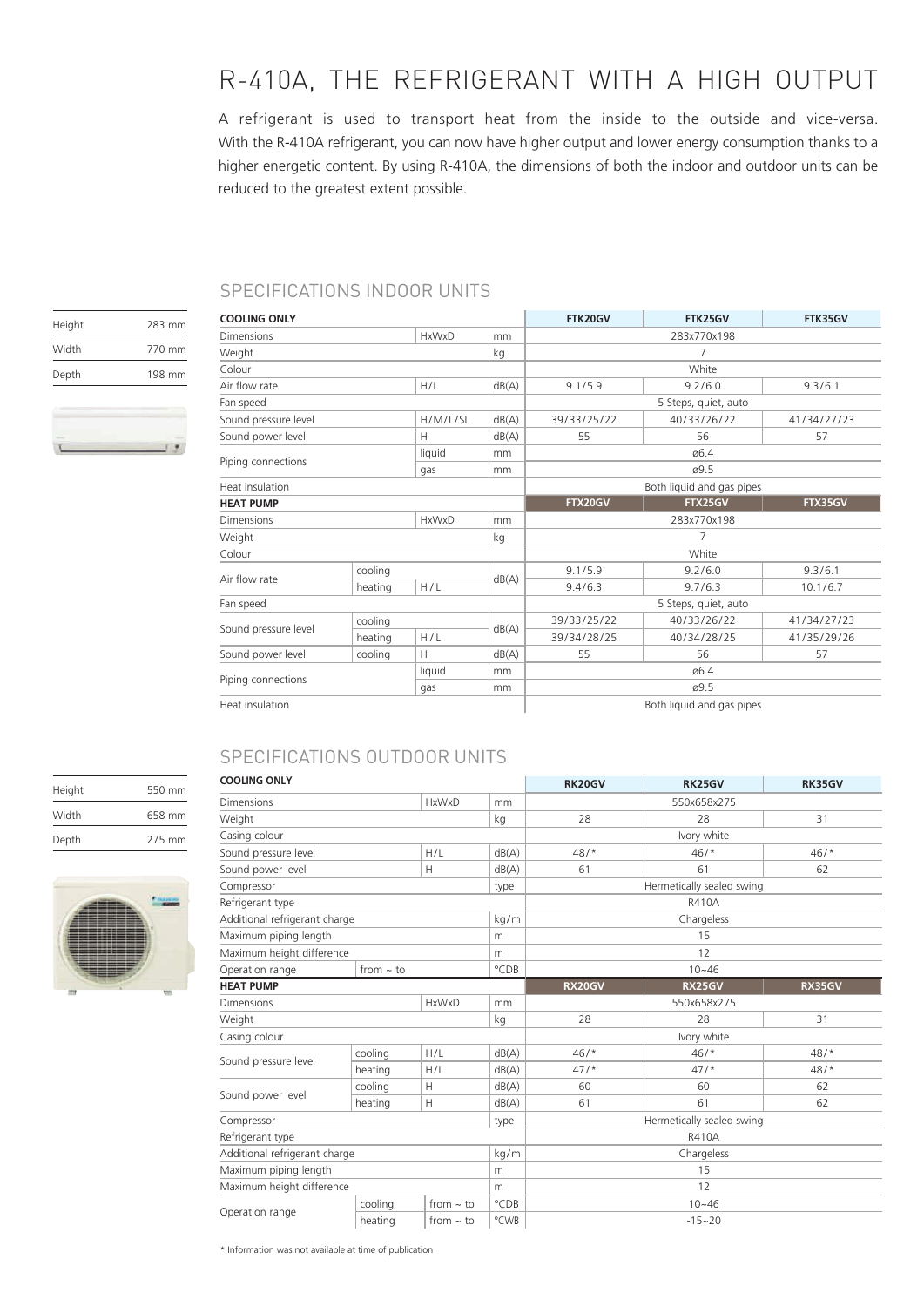# DID YOU KNOW *that*...

the ambient sound in a quiet room amounts to 40 dB(A) on average? By way of comparison, with sound emissions of 22 dB(A), Daikin wall mounted units are the quietest systems on the market.

## ACCESSORIES: INDOOR UNITS

| <b>INDOOR UNITS</b>                                     | FTK/X20GV | FTK/X25GV | FTK/X35GV |
|---------------------------------------------------------|-----------|-----------|-----------|
| Titanium apatite photocatalytic air purification filter |           | KAF971A42 |           |
| Anti-theft protection for remote control                |           | KKF917A4  |           |

#### ACCESSORIES: CONTROL SYSTEMS

| <b>INDOOR UNITS</b>      | FTK/X20GV | FTK/X25GV       | FTK/X35GV |
|--------------------------|-----------|-----------------|-----------|
| Wired remote control (1) |           | BRC944A2B       |           |
| Interface adapter (2)    |           | <b>KRP980A1</b> |           |

(1) only for EU (2) For DIII-NET adapter

### ACCESSORIES: OUTDOOR UNITS

| <b>OUTDOOR UNITS</b>            | RK/X20GV | $\frac{7}{25}$ GV | <b>RK/X35GV</b> |
|---------------------------------|----------|-------------------|-----------------|
| Air direction adjustment grille |          | KPW937B4          |                 |
| Drain plug *                    |          | KP937A4           |                 |

\* standard accessory (only for heat pump models)